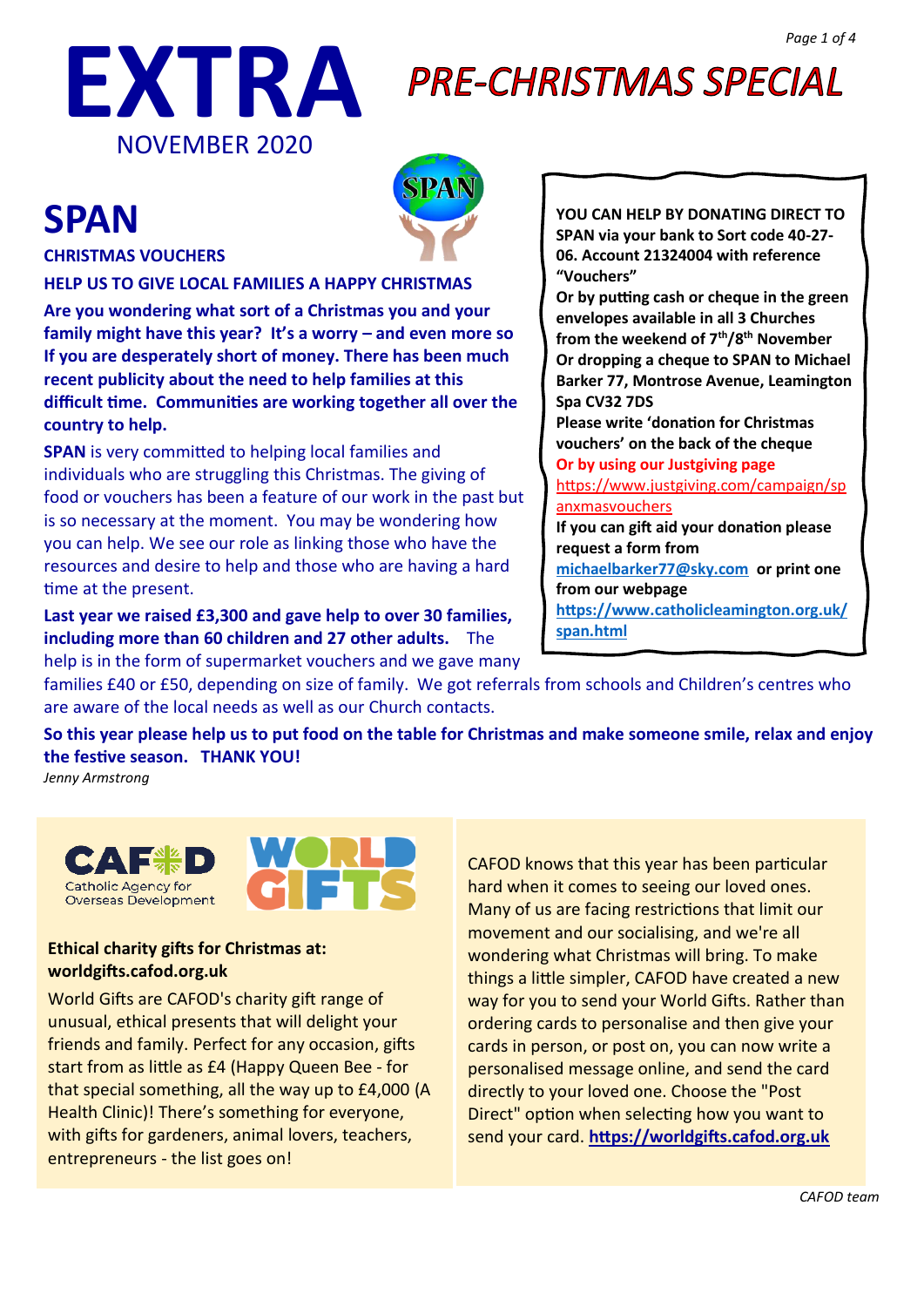

# **Christmas**

### **Ethical charity cards and gifts for Christmas**

### **[www.traidcraftshop.co.uk/christmas](http://www.traidcraftshop.co.uk/christmas)**

**Charity Christmas cards** are the perfect way to celebrate the festivities while knowing that you're giving back to those less fortunate. Whether you're on the hunt for friends or family, the selection of Christmas charity cards at Traidcraft Shop suit all tastes and are incredibly affordable – you may even catch a sale on some of our products!

When you purchase one of their charity Christmas cards, a donation is made to [Traidcraft Exchange,](https://www.traidcraft.org.uk/) **[CAFOD](https://cafod.org.uk/)**, [SCIAF](https://www.sciaf.org.uk/) an[d Christian Aid](https://www.christianaid.org.uk/) in a bid to combat poverty on a global scale and make as much change as possible.



If you're not convinced to buy one of their charity Christmas cards already, know that you'll definitely be changing the world one small step at a time. The charity Christmas cards at Traidcraft Shop are all handmade and have been selected to add sentimental value to every purchase during the holidays.

Although your charity Christmas cards will stand out alone, if you want to make sure that all of your gifts this year have a greater message at heart, why not add some festive **[chocolates](https://www.traidcraftshop.co.uk/christmas/christmas-food/chocolates)** or **[biscuits](https://www.traidcraftshop.co.uk/christmas/christmas-food/biscuits)** to your order?

P.S. – don't forget the fair trade **[Christmas wrap](https://www.traidcraftshop.co.uk/christmas/christmas-wrap)**, too! *CAFOD team*

### **20th December - Leamington Sings**

**Please join the Workplace Choir and Heartbreak Productions on Sunday December 20th – 6pm for Leamington Sings!** A family friendly virtual celebration of carols, Christmas songs, readings and a musical contribution from the Adams Family Trio. An opportunity for individuals and local communities to connect online at this special time of year, in a year like no other …



We're also inviting singers (no experience needed! To make a recording of "*The Most Wonderful Time of the Year"* which will be rehearsed/recorded and streamed live as part of the concert. If you enjoy singing and would like to join in please visit Leamington Sings! On Facebook, Instagram and Twitter or sign up at **<http://bit.ly/LSingForm>**

Tickets for the concert are free and we're encouraging donations to Leamington Night Shelter, who offer crucial support to homeless people. Further info available from **[marketing@heartbreakproductions.co.uk](mailto:marketing@heartbreakproductions.co.uk)**

Please share with your organisation and it would be great if you're happy to like/share on our social media platforms: Facebook LeamingtonSings | Twitter @leamsings | Instagram @leamingtonsings

[https://www.leamingtonsings.co.uk](https://www.leamingtonsings.co.uk/) <https://www.facebook.com/leamsings/> <https://twitter.com/leamsings> <https://www.instagram.com/leamingtonsings/>

*Maddy Kerr*



### **From our Pope's new encyclical letter:**

**Love**, then, is more than just a series of benevolent actions. Those actions have their source in a union increasingly directed towards others, considering them of value, worthy, pleasing and beautiful, apart from their physical or moral appearances. Our love for others, for who they are, moves us to seek the best for their lives. Only by cultivating this way of relating to one another will we make possible a social friendship that excludes no one and a fraternity that is open to all. [Fratelli Tutti #94]

• Buy copies £6.95 fro[m cl.jandp@gmail.com](mailto:cl.jandp@gmail.com) and they will be sent to you (free postage) with an invoice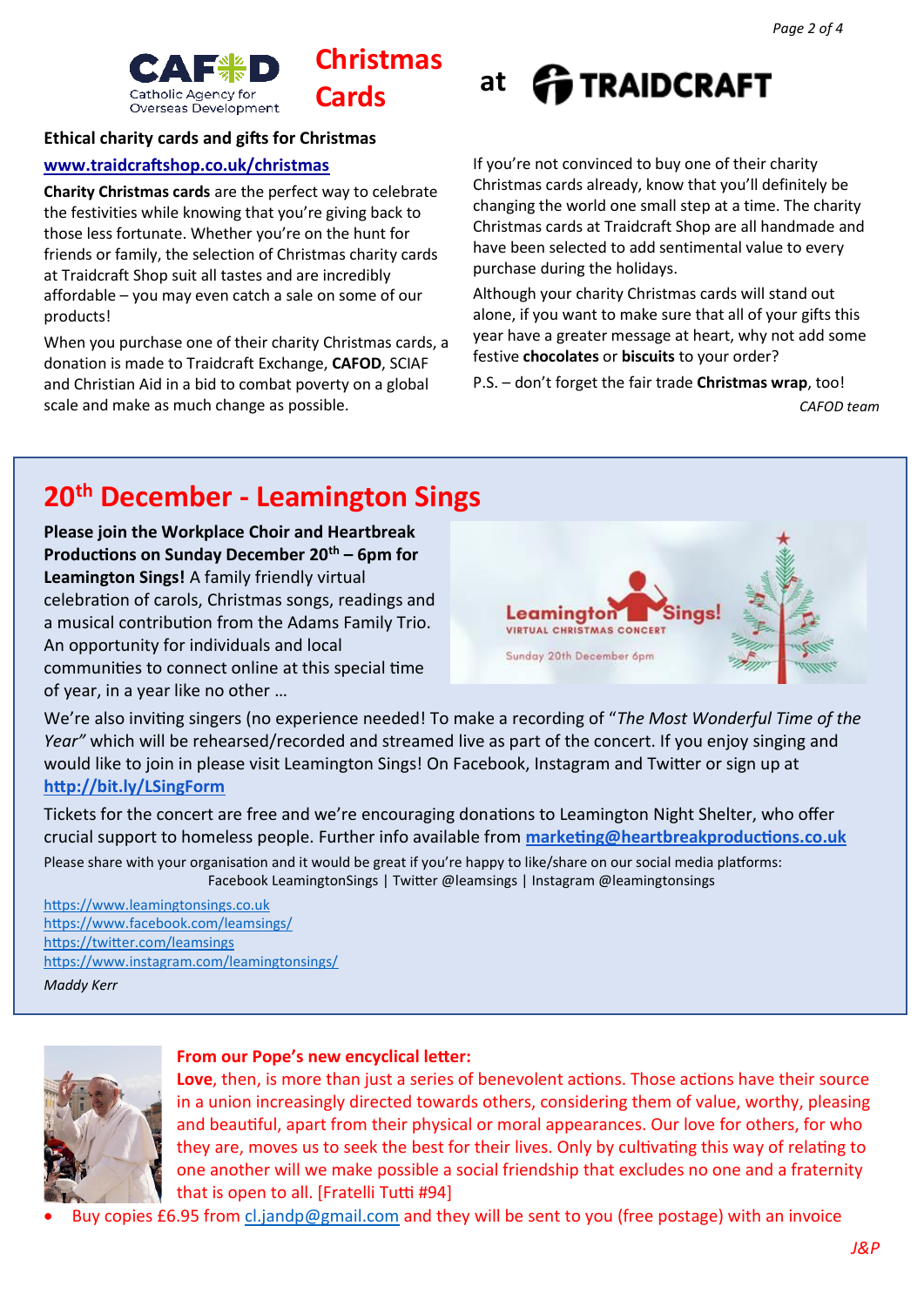

*'We need to take up an ancient lesson, found in different religious traditions and also in the Bible. It is the that 'less is more' Laudato Si ' - Pope Francis* 

**Is it an opportunity to stop and think about how we act as consumers?**

**Maybe 2020 with all its challenges has made us consume more thoughtfully, recycling, reusing and being less wasteful. We may have discovered local shops we used to walk past, bought fewer new clothes, grown our own vegetables or turned our hand to making things. COVID 19 has certainly been an unwelcome addition to our vocabulary but it has given us a lesson in treading more lightly on our planet; less traffic, air pollution down, discovering what is on our doorstep and appreciating our neighbours.** 

**How can we keep up being responsible consumers while still buying gifts and spreading a little joy this Christmas? As a** *Livesimply* **community we should have a go at thinking through our ethical choices. A few suggestions…** 

### ❖ **Things to consider**

- ❖ **PLASTIC you know the problems – so remember 'Refuse, reuse, recycle' (your own bag, choose unpackaged goods, slim your bin!)**
- ❖ **SHOP LOCAL – keep your local shops on the High street in business. We need them!**
- ❖ **CHARITY SHOPS – are a treasure trove. Clothes, books, gifts, Christmas cards etc. They have reopened and need support.**
- ❖ **FOOD SOURCES - think food miles, eat seasonally, support local producers, farm shop or grow your own. ORGANIC is a great choice for the planet.**
- ❖ **ACTIVELY SEARCH OUT ETHICAL BUSINESSES – see local resources as well as online.**
- ❖ **AVOID WASTE – use up leftovers, buy what you need, compost the remains if possible.**
- ❖ **GIVE an alternative gift – a CAFOD world gift, support to the local arts and theatres with vouchers.**
- ❖ **GIVE YOUR TIME - phone a friend or relative and reach out to ease loneliness.**
- ❖ **USE SOCIAL MEDIA to good effect – to encourage and cheer your contacts.**
- ❖ **SHOP ON LINE THOUGHTFULLY – to minimise transport and packaging**

#### **Local resources;**

**THE REUSEFUL Centre,( ACTION 21,) Court Street – recycling centre for household items, books, toys. <http://www.action21.co.uk/re-useful-centre/> ZERO STORE , 41, Russell Street <https://www.zerostore.co.uk/> GAIA Co-op, 7 Regent Place, organic produce, refillable cleaning products. <https://www.gaia.coop/> OXFAM, 57, Warwick Street for fair trade and second hand** 

**goods.** 

**[https://onlineshop.oxfam.org.uk/shop/local-shops/oxfam](https://onlineshop.oxfam.org.uk/shop/local-shops/oxfam-shop-leamington-spa)[shop-leamington-spa](https://onlineshop.oxfam.org.uk/shop/local-shops/oxfam-shop-leamington-spa)** 





**FAIR TRADE?** Look for the Fair trade logo – on many food stuffs, in all supermarkets - to ensure fair wages and conditions for so many people whom we will never see and where life is even harder now, Trade is vital for these producers. **TRAIDCRAFT** are very much in business and have an ethical Christmas gift guide. See [www.traidcraftshop.co.uk](http://www.traidcraftshop.co.uk/)  **Also shop at the King's Table High Street, Kenilworth. [www.thekingstable.co.uk](http://www.thekingstable.co.uk/)** 

Let's hear **your** ideas – email **[cl.jandp@gmail.com](mailto:cl.jandp@gmail.com)**

### **St. Peters Pastimes Reading Group**



Back at the start of 2020 the Pastimes Book Group had an email saying they had been chosen to take part in a short story project.

We had been matched with Carolyn Kirby, an Oxford author, and she planned to visit the group at our April meeting to share and discuss ideas.

Then Coronavirus and Lockdown put all our plans on hold!

In September, Angela Hicken, our project coordinator suggested that our author, Carolyn, would like to continue the project. There were five replies to her questionnaire, and from those replies she has now written a short story set in Leamington Spa in the nineteenth century.

Hopefully, by December this story, along with four others also linked to Warwickshire Reading Groups will be printed and distributed. So, St. Peters Pastimes Reading Group members watch out for an early Christmas present! [lynda.gould123@hotmail.com](mailto:lynda.gould123@hotmail.com)